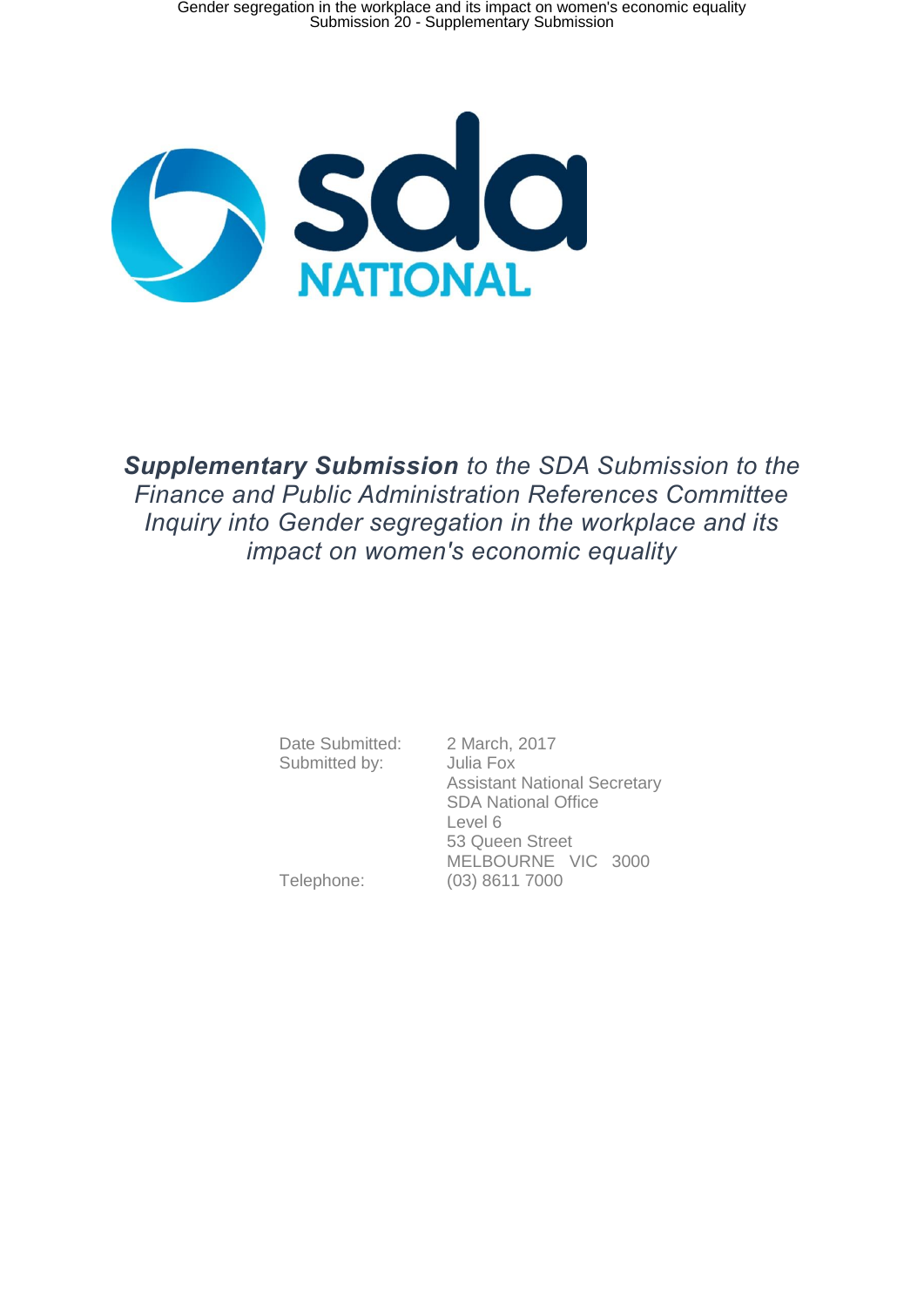- 1. The SDA makes this supplementary submission to the Finance and Public Administration References Committee Inquiry into Gender segregation.
- 2. The SDA makes this supplementary submission following the Fair Work Commission Full Bench Decision<sup>1</sup> (Penalty Rates Decision) issued on 23 February in relation to applications made to reduce penalty rates in the 4 yearly review of modern awards.
- 3. The Penalty Rates Decision will have a disproportionate and negative impact on women, and a negative impact on the gender pay gap. The SDA submits that the reason it will have a disproportionate impact on women is that:
	- More women work in the industries affected than men;
	- more women in the industries affected work in a part-time or casual capacity than men; and
	- the reduction in penalty rates will have a greater impact on part-time and casual employees in these industries.
- 4. For the majority of our members, working Sundays is not a preference. Many women work on Sundays because they are not able to work Monday to Friday because of family responsibilities and availability of child care. Women also work Sunday because the penalty rates they receive for working those unsociable hours is the only means they have to achieve a decent wage to enable them to live and provide for their family.
- 5. The decision of the FWC further demonstrates the inadequacy of the Fair Work Act 2009 to provide an appropriate mechanism to ensure that wage setting in Australia doesn't further erode women's pay and conditions and instead contains a positive duty on the Fair Work Commission to improve the economic outcome for women and the gender pay gap. Currently, under Section 134 of the Fair Work Act 2009, equal remuneration for men and women employees for work of equal or comparable value, is only one factor of many which can be taken into account when determining the Award.

<sup>|-&</sup>lt;br>|-<br>| [2017] FWCFB 1001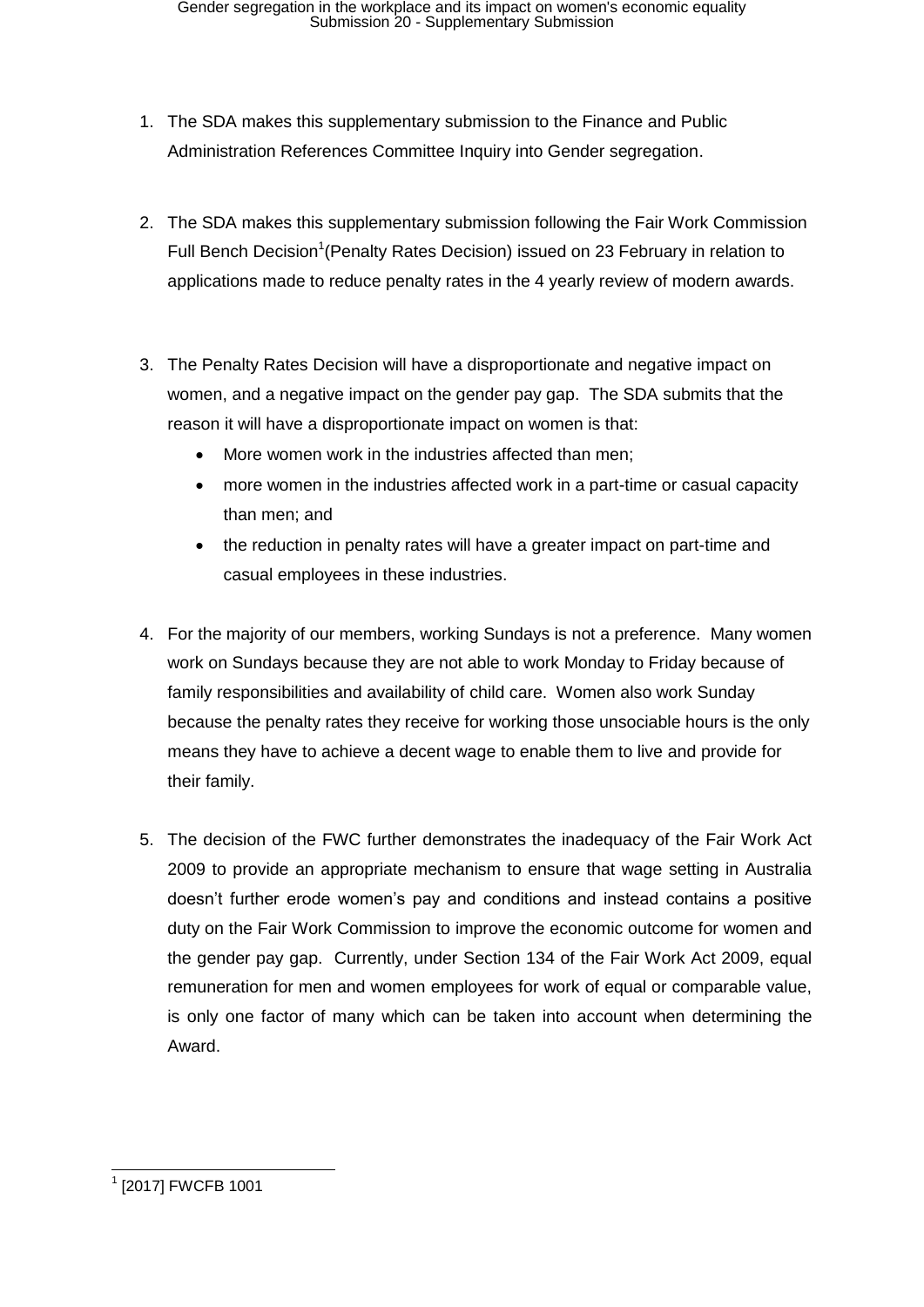- 6. The SDA submits that rather than being a factor to be considered, this should be an explicit objective of the Fair Work Act and a positive duty when making or varying an Award.
- 7. This decision also highlights a potential problem with using the existing wording 'for work of equal or comparable value' as a means of promoting gender equity and reducing the gender pay gap. When assessing the impact of a change in penalty rates on section 134(e) of the Act, the Penalty Rates Decision provides that:

**[215]** Further, even if it was shown that a reduction in Sunday penalty rates disproportionately impacted on women workers that fact would not necessarily enliven s.134(1)(e). Section 134(1)(e) requires that we take into account the principle of equal remuneration for men and women workers 'for work of equal or comparable value'. **Any reduction in Sunday penalty rates in these awards would apply equally to men and women workers**.

**[216]** However, **if it was shown that a reduction in penalty rates did disproportionately affect female workers then it is likely to have an adverse impact on the gender pay gap.** Such an outcome may well be relevant to an assessment of whether such a change would provide a '*fair*  and relevant minimum safety net', but **it does not necessarily enliven s.134(1)(e)**.

[emphasis added]

- 8. This highlights two problems with Fair Work Act:
	- a. PN 215 of the decision implies that when looking at Section 134(1)(e) the consideration is made on whether the outcome of the decision applies equally to men and women in relation to the actual wage outcome rather than a broader assessment of equal remuneration for men and women workers performing work of equal or comparable value across a range of occupations or industries.
	- b. even where the FWC has sufficient evidence to demonstrate that a change will have an adverse impact on the gender pay gap this is not enough to enliven Section 134(1)(e) and impact a decision of the Commission.
- 9. It is concerning that the Full Bench noted in its decision that a disproportionate adverse impact on female workers may be relevant to the assessment of a fair and